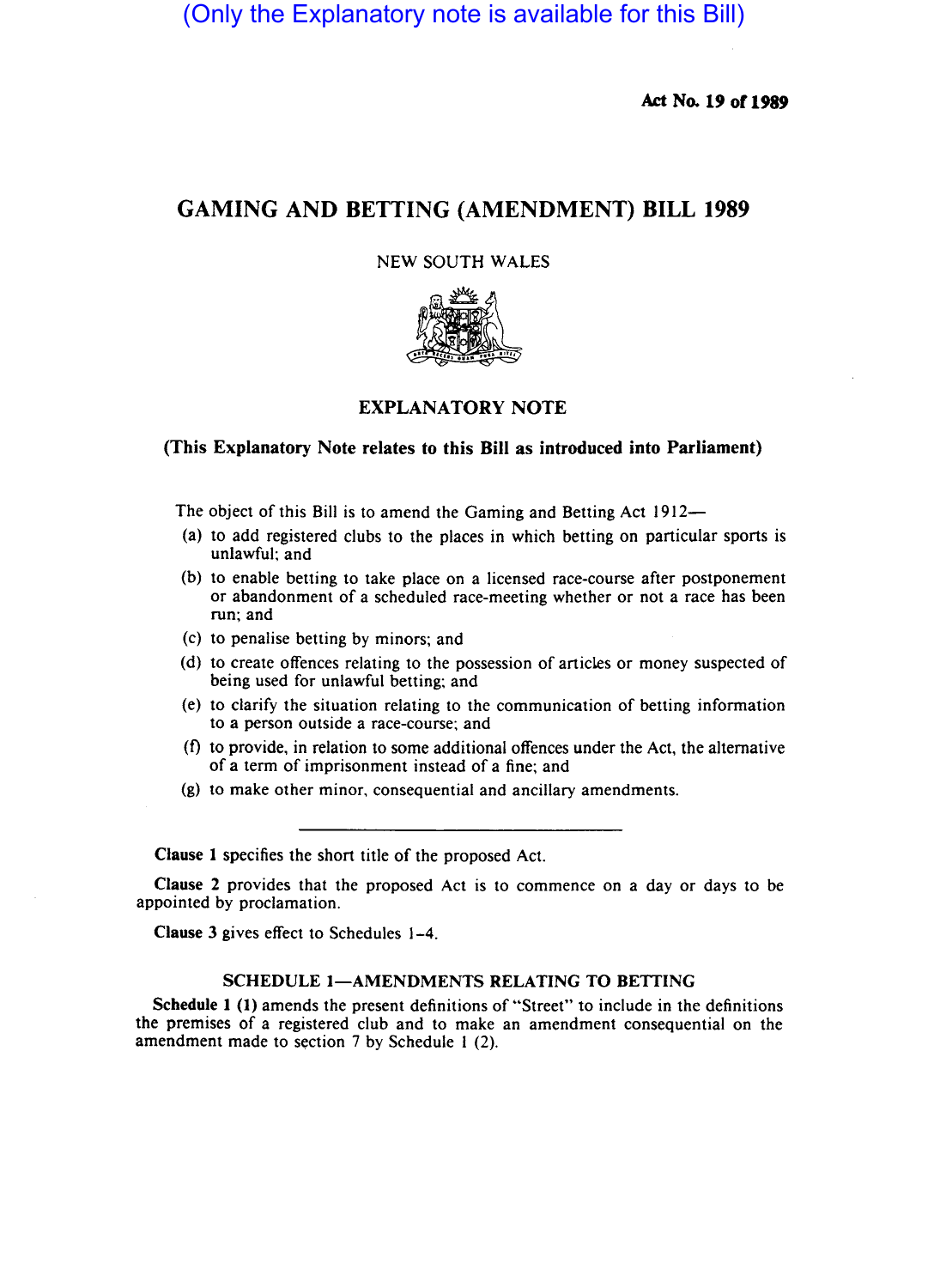Schedule 1 (2) repeals and re-enacts the substance of section 7 except that the section will no longer require the running of at least  $\pm$  race before betting is allowed after the postponement or abandonment of a scheduled race-meeting and will also provide for imprisonment as an alternative punishment for the betting it prohibits.

Schedule 1 (3) provides for a heavier penalty for the offence of betting with a minor and provides for imprisonment as an alternative punishment.

Schedule 1 (4) inserts new section 10<sub>A</sub> which penalises betting by minors but precludes imprisonment in default of payment of the penalty if the person in default is under the age of 16 years.

Schedule 1 (5) provides for a game to be an unlawful game under section 17 if-

- (a) a non-participant acts as dealer, croupier or banker; or
- (b) a non-participant receives a payment because the game is being played; or
- (c) there is a charge for participation or for entry on the premises where the game is being played,

and applies to such a game that is played in a private dwelling-house.

Schedule I (6) enables a member of the police force executing a search warrant in a gaming-house to require a person to state his or her name and residential address.

Schedule I (7) makes an amendment consequential on an amendment made by an earlier Act.

Schedule I (8) enables a member of the police force executing a search warrant in a betting-house to require a person to state his or her name and residential address.

Schedule I (9) provides for a day to be counted as a race day if betting takes place after a race-meeting scheduled for that day is postponed or abandoned.

### SCHEDULE 2-AMENDMENTS RELATING TO ARTICLES USED FOR UNLA WFUL BETTING

Schedule 2 (I) inserts a new Division 4A in Part 2. The proposed Division contains sections 15<sub>B</sub>-15<sub>D</sub>.

- Proposed section 158 defines as unlawful betting aids articles to be prescribed by regulation. and money, used in connection with unlawful betting or a related transaction.
- Proposed section 15c penalises possession of an article or money reasonably suspected of being an unlawful betting aid.
- Proposed section 15D enables a member of the police force to stop, search and detain a person. vehicle or vessel if the member reasonably suspects the person of having. or the vehicle or vessel of containing, an unlawful betting aid.

Schedule 2 (2) has the effect of requiring prosecution on indictment for a second or subsequent offence under the proposed section 15c.

#### SCHEDULE 3-AMENDMENTS RELATING TO COMMUNICATION OF INFORMATION

Schedule 3 (except Schedule 3  $(2)$ ) makes lawful the communication of certain betting information by means of a particular recorded program transmitted by Telecom and makes certain consequential amendments.